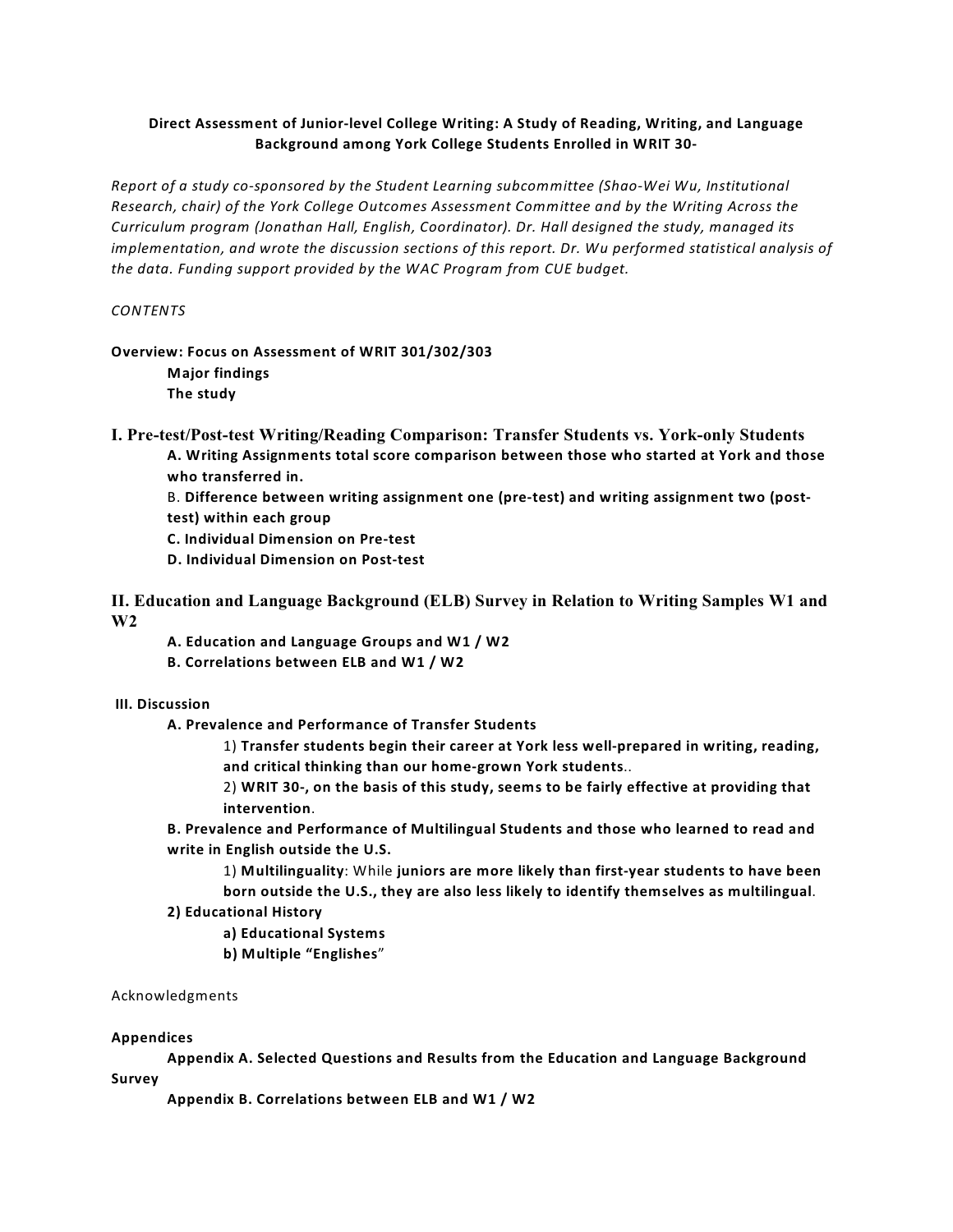**Direct Assessment of Junior-level College Writing: A Study of Reading, Writing, and Language Background among York College Students Enrolled in WRIT 30-**

#### **Overview**

.

This report focuses on assessment of WRIT 301/302/303. It examines connections between the two Writing Samples and the Education and Language Background survey.

**Major Findings**: A pre-test (W1)/post-test (W2) direct writing assessment of WRIT 301/302/303 showed that the most dramatic progress in this junior-level writing research course was made by students in the following groups:

### A. Transfer students:

- W1: Transfer students' mean score was significantly lower (30.2) vs. York only students (34.5).
- W2: No statistically significant difference between the groups. (See tables pp.3-4)
- B. Multilingual Students and Students who learned to read and write English outside the United States:
	- W1: scores on the Education and Language Background Survey (ELB) negatively correlated strongly with W1 totals and individual dimensions of the writing rubric: 83% of possible correlations at 0.05 level.
	- W2: Correlations decreased by 70% by W2. (See tables in Appendix B, pp.12-13)

**The study**: The study was conducted in Fall 2010. Students in 9 sections of WRIT 301/2/3 (taught by 6 faculty members) completed four instruments:

• ELB: Education and Language Background Survey includes 14 primary questions constructed on a 5-point scale such that a pattern of answering "1" to each question would signify a monolingual English speaker educated entirely in the U.S., for a minimum total of 14. A pattern of answering "5" to each question, for a maximum total of 70, would imply a multilingual speaker who had fairly recently immigrated to the U.S. Both answers to individual questions and the ELB total were correlated with W1 and W2.

• W1 (Pre-test) and W2 (Post-test): Two Writing Samples, each based on a reading and a prompt, each scored by two readers, including their classroom instructor, on a 9-dimension scale that included categories such as critical reading, writing from sources, and development of a student's own ideas.

• [Reading and Writing Survey: questions about students reading and writing processes and habits (will be discussed in a separate report)]

All writing samples and surveys were completed by students outside of class and submitted via Blackboard. Writing scores from readers were also submitted via Blackboard, and the results downloaded to a spreadsheet and then into SPSS for statistical analysis.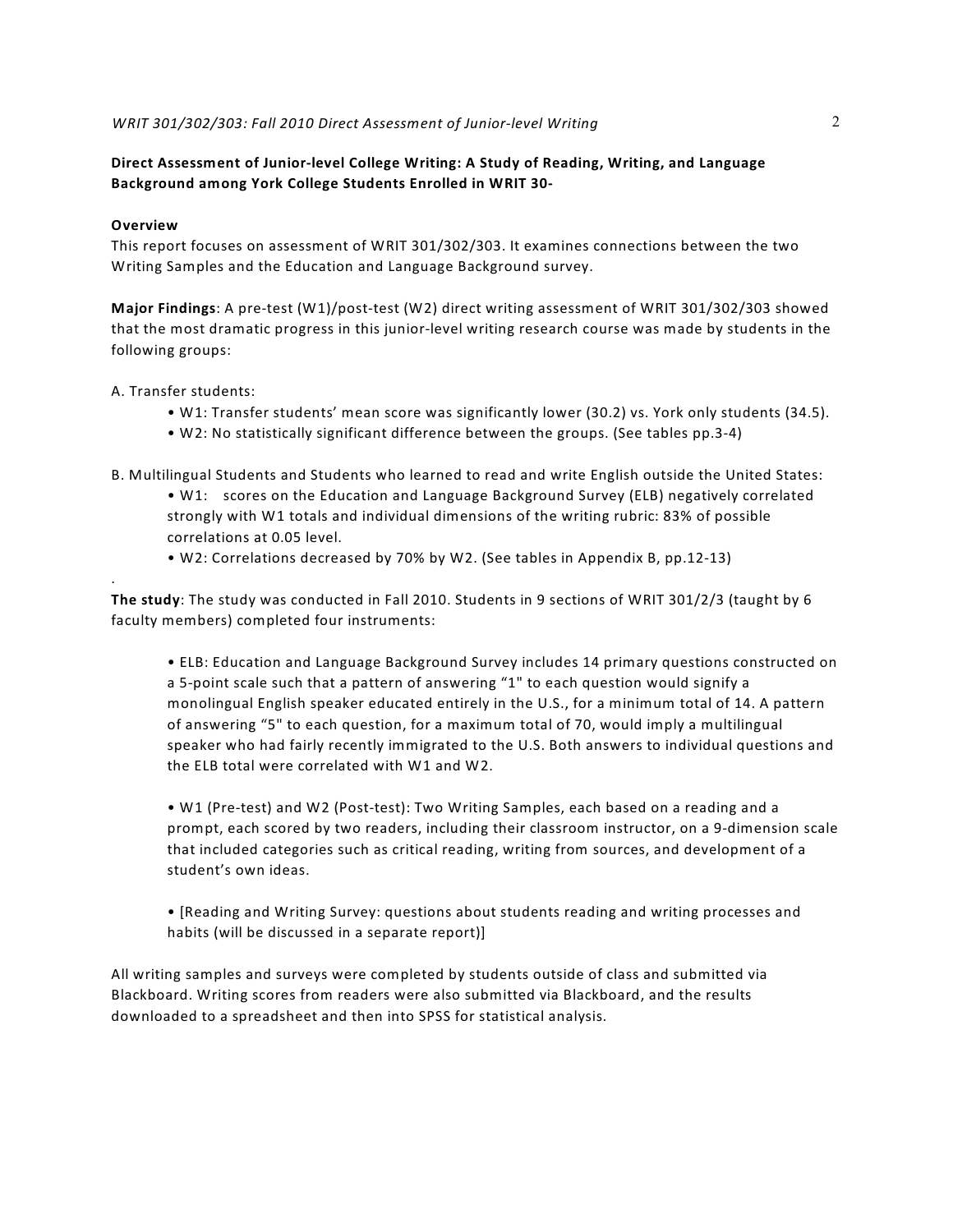## **I. Pre-test/Post-test Writing/Reading Comparison Transfer Students vs. York-only Students**

Note: YELLOW shading throughout indicates statistically significant differences (P<0.05)

## **A. Writing Assignments total score comparison between those who started at York and those who transferred in.**

Significant difference at the 0.05 level between Juniors who started at York and those who came to York with 60 or more credits on writing assignment one (pre-test). No significant difference was found between the three groups on writing assignment two (post-test).

|         |                 | N  | Mean | Std |          |
|---------|-----------------|----|------|-----|----------|
| W1TOTAL | York            | 29 | 34.4 | 5.9 | P < 0.05 |
|         | < 60 credits    | 16 | 34.6 | 8.5 |          |
|         | $>= 60$ credits | 42 | 30.2 | 7.3 |          |
|         | Total           | 87 | 32.4 | 7.4 |          |
| W2TOTAL | York            | 30 | 36.2 | 6.5 |          |
|         | < 60 credits    | 16 | 38.0 | 5.3 |          |
|         | $>= 60$ credits | 41 | 33.4 | 7.6 |          |
|         | Total           | 87 | 35.2 | 7.1 |          |

# **B. Difference between writing assignment one (pre-test) and writing assignment two (post-test) within each group**

Those who started at York with 60 credits or more scored significantly higher on post-test than pre-test. No significant difference was found between the two tests for those who started at York and those who transferred in with less than 60 credits.

|                 |         | Mean | Ν  | Std |          |
|-----------------|---------|------|----|-----|----------|
| York            | W1TOTAL | 34.9 | 26 | 6.0 |          |
|                 | W2TOTAL | 35.5 | 26 | 6.6 |          |
| $< 60$ credits  | W1TOTAL | 34.1 | 13 | 8.3 |          |
|                 | W2TOTAL | 37.2 | 13 | 5.3 |          |
| $>= 60$ credits | W1TOTAL | 30.9 | 38 | 7.1 | P < 0.01 |
|                 | W2TOTAL | 34.0 | 38 | 7.3 |          |

Note: Means differ slightly from Table I to Table II because II includes only students who completed both W1 and W2 while I includes those who completed one or both.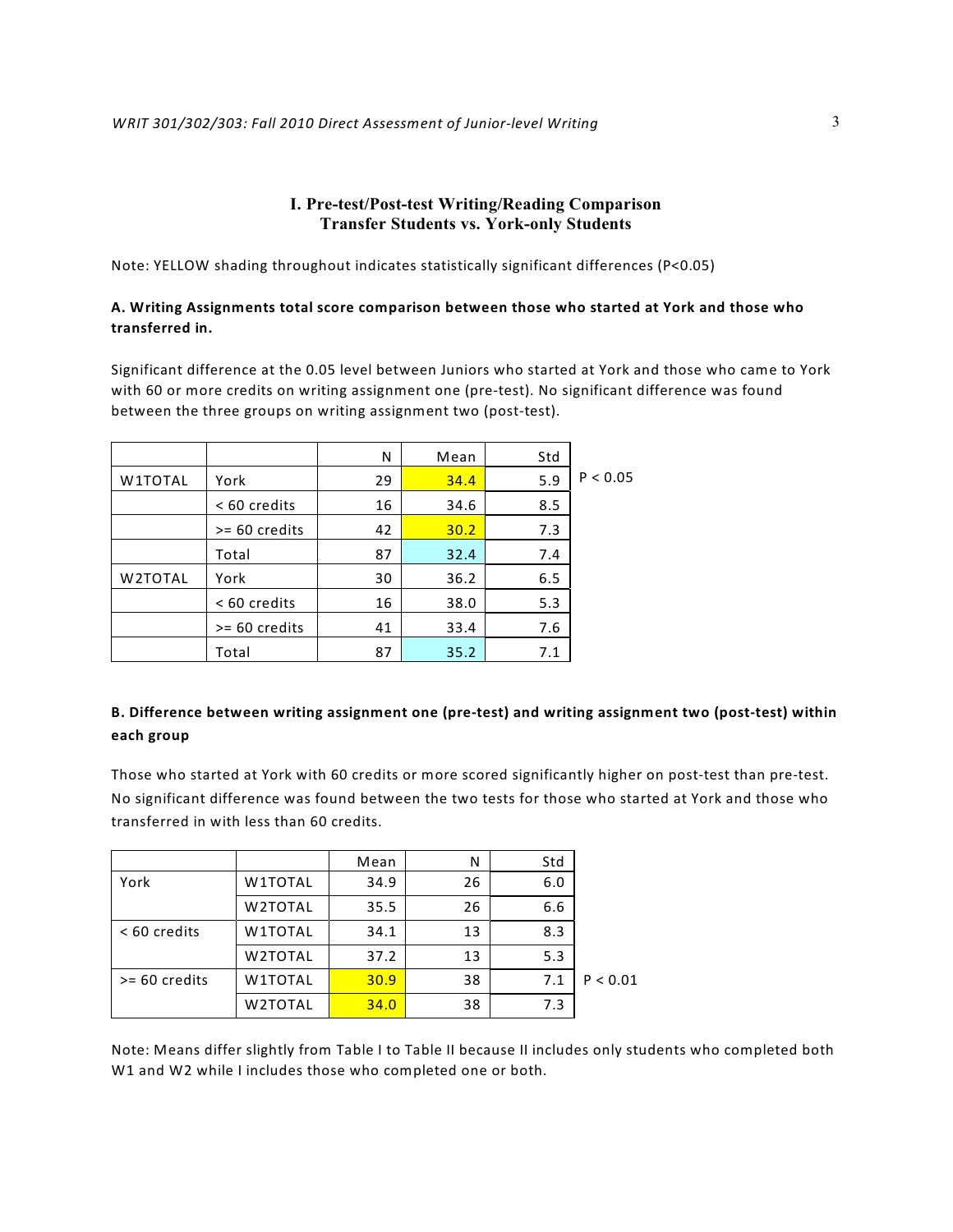# C. **Individual Dimensions on Pre-test**

The rubric for scoring the Writng Samples W1 and W2 contains 9 dimensions, each of which has six levels. The first column contains the variable name and a brief descriptor; for full text see the rubric.

Similar to I.A. above, the results show significant differences between the groups on W1 (6 of 9 dimensions), but the gaps have greatly diminished (only 1 dimension) on W2.

| W1                               |               | N  | Mean | Std               | Minimum | Maximum |
|----------------------------------|---------------|----|------|-------------------|---------|---------|
| 01CONTROL                        | York          | 29 | 3.9  | .8                | 2.5     | 5.0     |
| Control                          | < 60 credits  | 17 | 4.1  | 1.1               | 2.0     | 6.0     |
| (Holistic)                       | >= 60 credits | 42 | 3.4  | 1.0               | 1.0     | 5.0     |
|                                  | Total         | 88 | 3.7  | 1.0               | 1.0     | 6.0     |
| 03CRIREAD                        | York          | 29 | 3.9  | .9                | 2.5     | 5.5     |
|                                  | < 60 credits  | 17 | 3.8  | 1.1               | 2.0     | 6.0     |
| Critical<br>Reading              | >= 60 credits | 42 | 3.3  | 1.0               | 1.0     | 5.0     |
|                                  | Total         | 88 | 3.6  | 1.0               | 1.0     | 6.0     |
| 04RELASSI                        | York          | 29 | 3.7  | $\boldsymbol{.8}$ | 2.5     | 5.0     |
|                                  | < 60 credits  | 17 | 3.6  | 1.2               | 1.5     | 5.5     |
| <b>Relation to</b><br>Assignment | >= 60 credits | 42 | 3.0  | .9                | 1.0     | 5.0     |
|                                  | Total         | 88 | 3.3  | $1.0\,$           | 1.0     | 5.5     |
| 05WRITSOU                        | York          | 29 | 4.1  | .9                | 2.5     | 5.5     |
|                                  | < 60 credits  | 17 | 3.9  | $1.0$             | 2.0     | 5.5     |
| Writing from<br>Sources          | >= 60 credits | 42 | 3.4  | 1.0               | 1.0     | 5.0     |
|                                  | Total         | 88 | 3.7  | 1.0               | 1.0     | 5.5     |
| 07STYLEWR                        | York          | 29 | 3.9  | .6                | 2.5     | 5.0     |
|                                  | < 60 credits  | 17 | 4.3  | .8                | 3.0     | 6.0     |
| Style                            | >= 60 credits | 42 | 3.6  | .8                | 1.5     | 5.0     |
|                                  | Total         | 88 | 3.8  | .8                | 1.5     | 6.0     |
| 08MECHCON                        | York          | 29 | 3.8  | .7                | 2.0     | 5.0     |
|                                  | < 60 credits  | 17 | 4.3  | .9                | 3.5     | 6.0     |
| Mechanics &<br>Conventions       | >= 60 credits | 42 | 3.7  | .8                | 2.5     | 5.0     |
|                                  | Total         | 88 | 3.8  | .8                | 2.0     | 6.0     |

### **D. Individual Dimension on Post-test**

| W <sub>2</sub>             |               |    |      |     | Minimu | Maximu |
|----------------------------|---------------|----|------|-----|--------|--------|
|                            |               | N  | Mean | Std | m      | m      |
| 05WRITSOU                  | York          | 30 | 4.0  | .9  | 2.0    | 6.0    |
| Writing<br>from<br>Sources | < 60 credits  | 16 | 4.2  | .6  | 3.0    | 5.0    |
|                            | >= 60 credits | 41 | 3.6  | 1.0 | 2.0    | 6.0    |
|                            | Total         | 87 | 3.8  | .9  | 2.0    | 6.0    |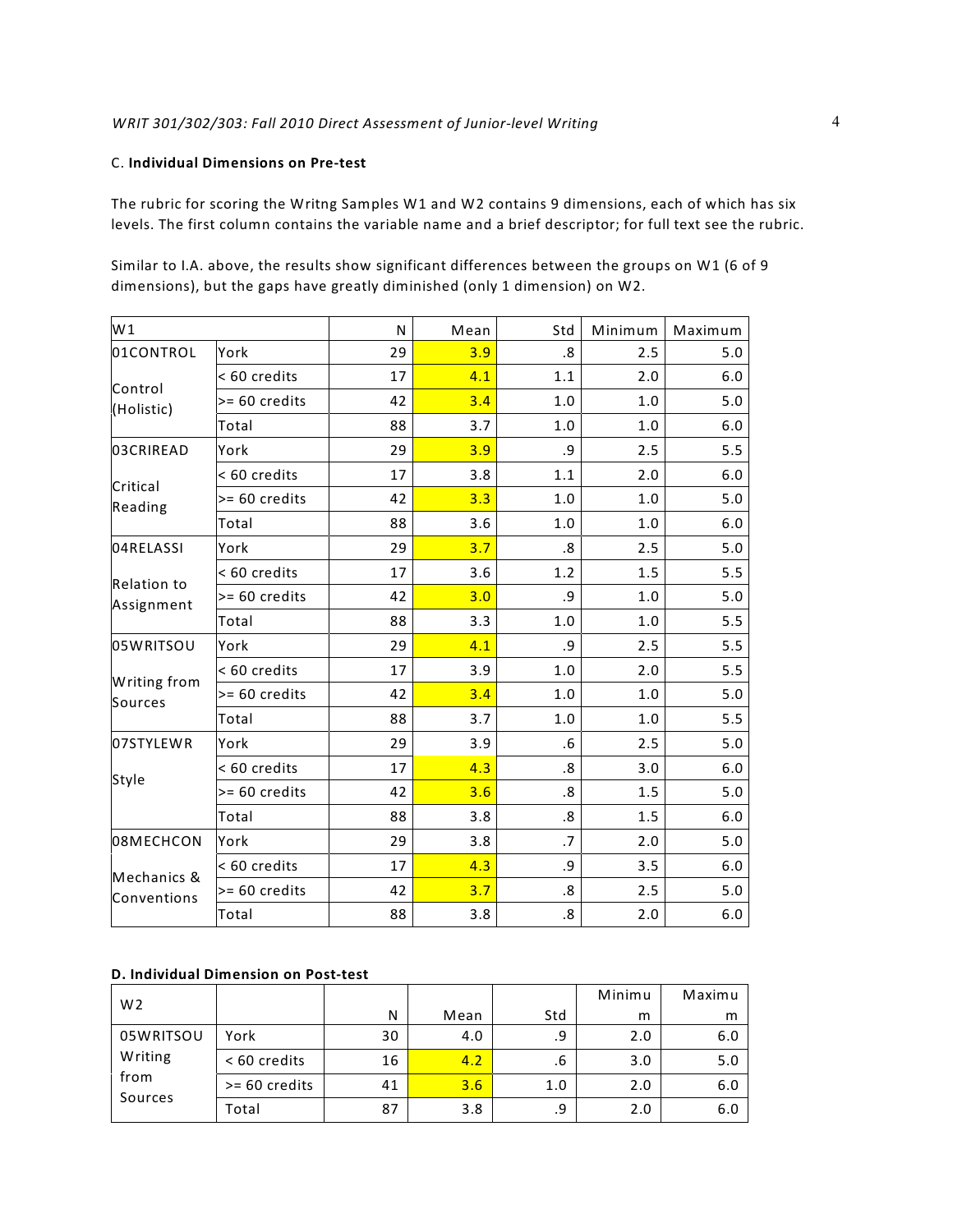# **II. Education and Language Background (ELB) Survey in Relation to Writing Samples W1 and W2**

### **A. Education and Language Groups and W1 / W2**

**Junior W2** 

There are 14 primary questions on the Education and Language Background Survey (ELB). Each is constructed on a 5-point scale, where 1 is the answer that would be given by a monolingual English speaker who has always lived and been educated in the United States, and 5 would be an answer given by a new immigrant or a speaker more comfortable with language other than English. Thus possible totals range from 14 to 70 and students may be grouped as follows.

| Junior W1         |                  |    |       |      |           |      |      |
|-------------------|------------------|----|-------|------|-----------|------|------|
| <b>ELB Groups</b> | Label            | N  | %     | W1   | <b>SD</b> | Min  | Max  |
|                   |                  |    |       | Mean |           |      |      |
| $14-27(1.0-1.9)$  | JLG1             | 40 | 54.1% | 34.8 | 6.1       | 20.5 | 50.5 |
| 28-41 (2.0-2.9)   | JLG <sub>2</sub> | 17 | 23.0% | 35.0 | 6.2       | 26.0 | 45.0 |
| 42-55 (3.0-3.9)   | JLG3             | 14 | 18.9% | 27.4 | 7.5       | 13.5 | 38   |
| 56-70 (4.0-5.0)   | JLG4             | 3  | 4.1%  | 22.8 | 6.3       | 18.0 | 30.0 |
|                   | Total            | 74 | 100%  |      |           |      |      |

Juniors in JLG3 and JLG4 scored significantly lower on W1 than FLG1 and FLG2 and also lower than JLG1 and JLG2, with JLG4 lower than JLG3

| <b>ELB Groups</b> | Label            | N  | %     | W1 Mean | <b>SD</b> | Min  | Max  | JLGW2- |
|-------------------|------------------|----|-------|---------|-----------|------|------|--------|
|                   |                  |    |       |         |           |      |      | JLGW1  |
| $14-27(1.0-1.9)$  | JLG1             | 40 | 54.1% | 35.5    | 6.1       | 24.0 | 45.5 | 1.69   |
| 28-41 (2.0-2.9)   | JLG <sub>2</sub> | 17 | 23.0% | 36.8    | 7.2       | 27.0 | 52.5 | 1.85   |
| 42-55 (3.0-3.9)   | JLG3             | 14 | 18.9% | 34.8    | 7.9       | 22.5 | 47.5 | 7.43   |
| 56-70 (4.0-5.0)   | JLG4             | 3  | 4.1%  | 29.0    | 5.3       | 23.5 | 34   | 6.17   |
|                   | Total            | 74 | 100%  |         |           |      |      |        |

The mean for students in all language groups increased from W1 to W2. But it increased most dramatically for students in language groups JLG3 and JLG4: JLG3 improved by 7.43% and JLG4 impoved by 6.17%. (again, a small sample, esp. for JLG4)

Students with higher ELB scores did score lower on the initial WS, BUT they also improved more dramatically during the course, from W1 to W2.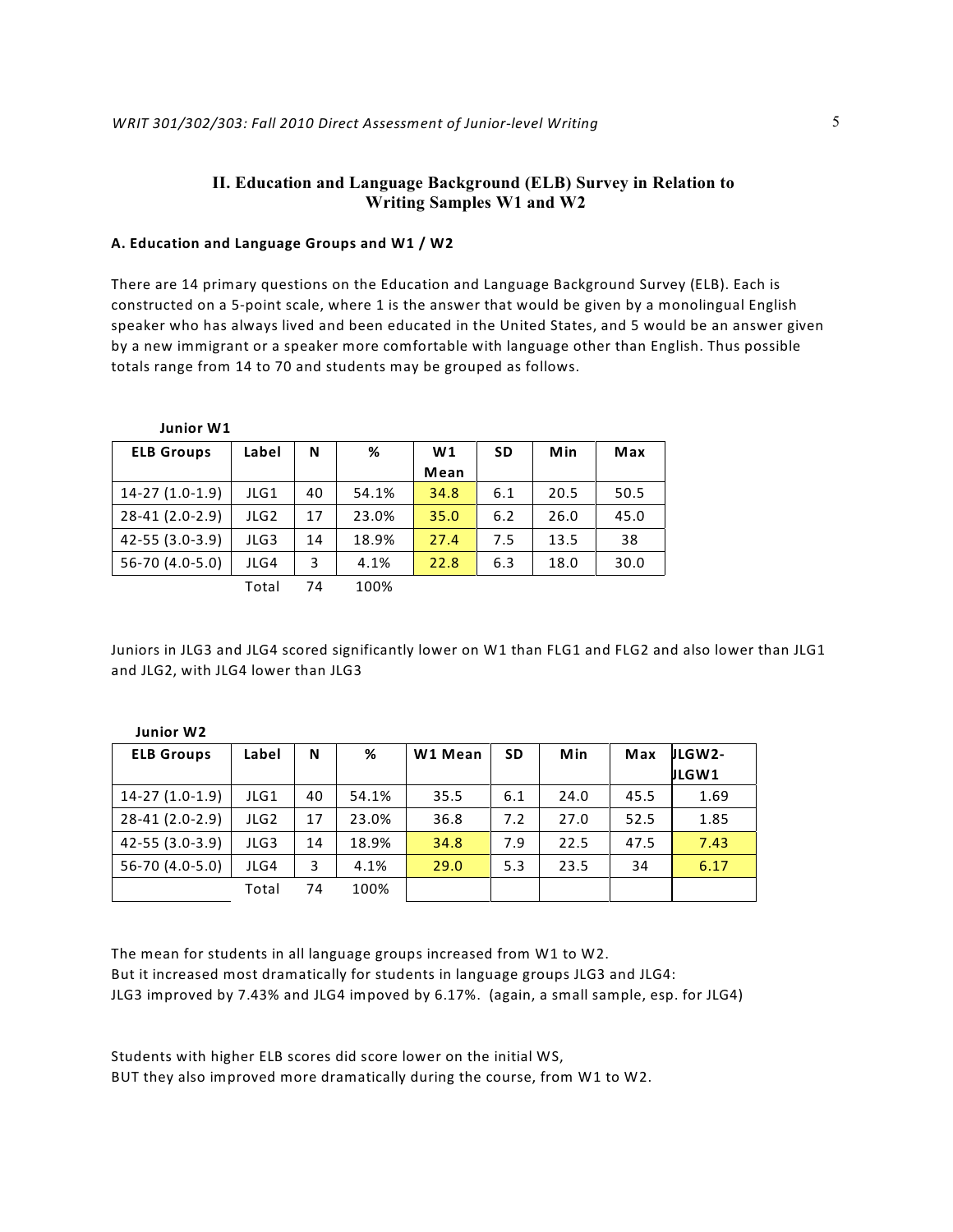### *WRIT 301/302/303: Fall 2010 Direct Assessment of Junior-level Writing* 6

### **B. Correlations between ELB and W1 / W2**

Multilingual students and Students with substantial non-U.S. education histories, as measured by the Education and Language Background survey (ELB), were likely to score lower not only on the totals of W1 but also on numerous individual dimensions of the rubric

Answers on the Education and Language Background Survey (ELB**) strongly negatively correlated with the scores on the first writing assignment (W1)**..

Altogether, there were 150 possible correlations: a grid (see table below) of 15 x 10: where 15 includes the 14 primary questions on the ELB plus the ELB total, and the 10 includes the 9 dimensions of the W1 score from the rubric plus the total W1 score. **Of those 150 possible correlations, 125 (83%) were found to be correlated at the 0.05 level**, and some of those were found to be correlated at the even more rigorous 0.01 level.

## On W2, however, **70% of these strong correlations disappeared**. **Only 18 (12%) of the Question/Dimension intersections were statistically significantly correlated**.

This pattern is consistent with the patterns of the "ELB Groups" analysis.

See the tables in Appendix B:

The first table shows correlations between ELB questions / ELB total and Writing Sample 1. Shaded areas indicate statistical correlation at the 0.05 level. Correlation at the 0.01 level is indicated by \*\*.

The second table shows the results from the same analysis of ELB and W2. Here we see that many of the correlations have disappeared below the statistically significant level.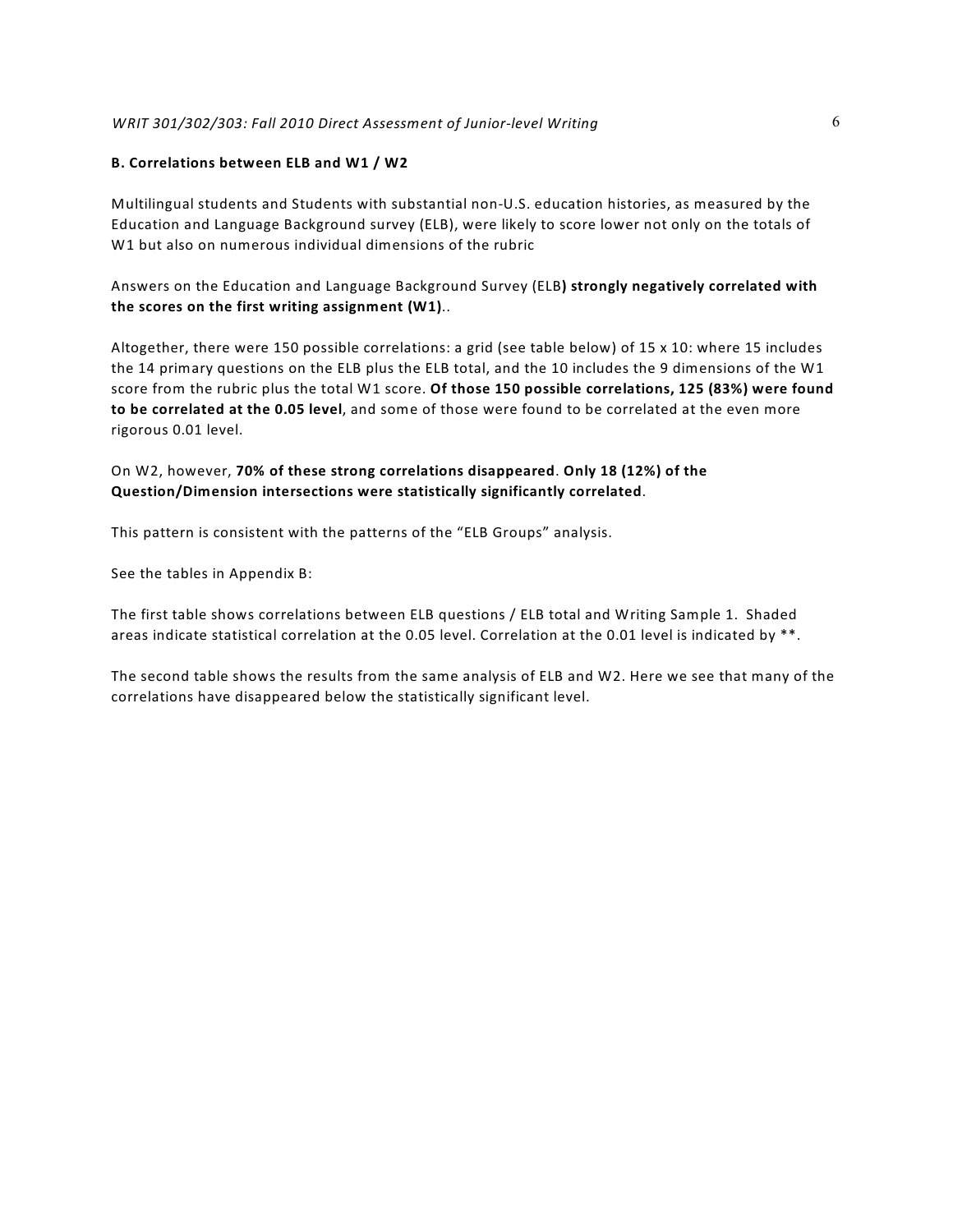# **III. Discussion:**

# **This report has found that WRIT 30- benefits most directly some of our most vulnerable students: 1) transfer students making the transition from community colleges or elsewhere and 2) multilingual students and immigrants who learned to read and write English in another country.**

In this final section of the report, I will discuss these findings in the context of several specific questions from the Education and Language Background survey, specifically (in order of discussion), questions #18 (transfer status), #10 (where students learned to read and write in English), #7 (high school attendance, U.S. or elsewhere), #3 (language identity), #4 (bilinguality), and #1 (born in U.S. or elsewhere). These questions, with results both from the WRIT 30- study and, for comparison, a study involving first-year York students a year earlier, may be found in the Appendix A. I'll also refer to #2, which asked students born outside the U.S. to supply the name of their country of birth.

### **A. Prevalence and Performance of Transfer Students**

The junior-level research writing course Writing 30-is a distinctive feature of York College's spiral writing curriculum. For students who start at York, it should be their fourth writing course, after ENG 125 and two lower-level writing intensive courses (though some students put off their lower-level WI courses). But one of the lessons of this study is that only 35% of the students enrolled in this course began at York as first-year students. Since students with even a few transfer credits are likely to have taken first-year composition elsewhere, it is a fact that instructors and administrators be aware of (from the ELB):

**Only about 1/3 of the students in the WRIT 30- classroom will have taken York's ENG 125**, and about half of them are exempt from taking lower-level writing intensive courses. This means that for almost 2/3 of our students, WRIT 30- is the only writing course they are required to take at York before taking an upper-level writing intensive course in their major, for which WRIT 30- is a prerequisite.

,

So transfer students are the very substantial majority in WRIT 30- enrollment. What this study shows about transfer students, beyond their sheer prevalence, are two things:

1) **Transfer students begin their career at York less well-prepared in writing, reading, and critical thinking than our home-grown York students**. We have made some strides in recent years in raising admissions standards, and in working on our ENG 125 and lower-level WI courses. But the transfer students have taken neither: they need a pedagogical intervention at this point in their career to help prepare them for the demands of upper-level writing courses in their major.

2) **WRIT 30-, on the basis of this study, seems to be fairly effective at providing that intervention**. The gap between transfer students and those who began their academic careers at York has greatly narrowed and nearly disappeared by the writing sample at the end of the course.

As we consider how York should adapt to the new Pathways general education requirements, we should keep these facts in mind. Pathways will lead us to create a second semester of first-year composition–an idea which had already been proposed through our own General Education process–but this innovation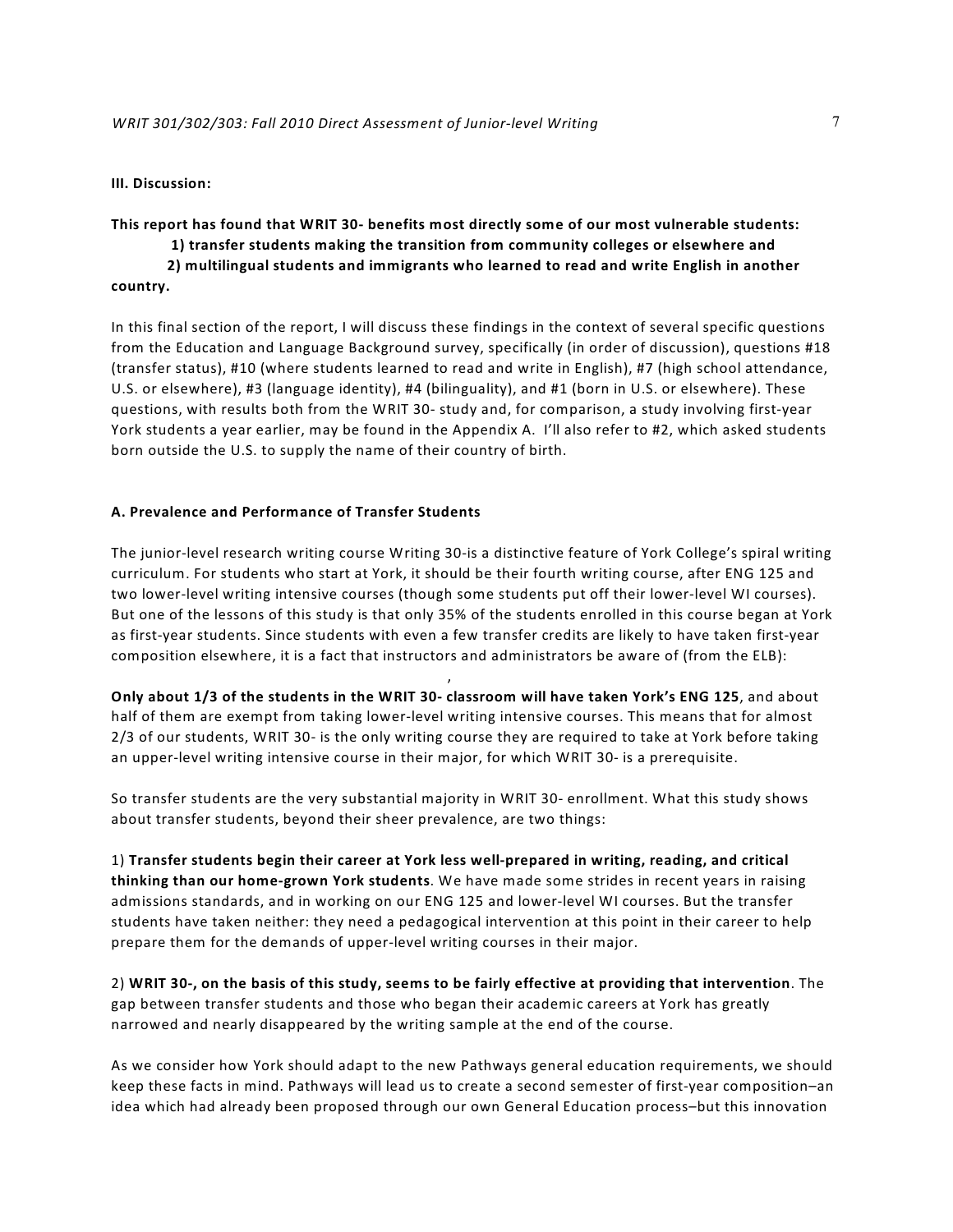### *WRIT 301/302/303: Fall 2010 Direct Assessment of Junior-level Writing* 8

will not help our mainstream population: transfer students. Only a writing course positioned at the junior level will do that.

This is not to say that we must necessarily keep WRIT 30- in exactly its current format. Already our Gen Ed proposal contemplated making consolidating WRIT 301/302/303 into just WRIT 303 Academic Research, recognizing the exsiting reality that students were registering for whatever section fit their schedule rather than the nominal title of the course. Various innovations are possible: it may be, for example, that **some departments and majors may wish to take over the function of providing juniorlevel writing instruction for their own students**. If so, the Writing Program could provide support, training in writing pedagogy, and oversight to such a project, while continuing to offer the more general WRIT 303 for departments who prefer that option.

It is undeniable that York is only allowed 6 credits beyond the Pathways core, and that these credits represent an important resource across the campus. But it is beyond argument that our entering transfer students require some active writing instruction upon their arrival, and that **upper-level writing intensive courses in every major would be much more difficult to teach successfully without the preparation provided by WRIT 30-.** 

## **2. Prevalence and Performance of Multilingual Students and those who learned to read and write in English outside the U.S.**

For purposes of comparison, I include here results from the same survey given to first-year students in an earlier study in Fall 2009. Taking ELB questions #10, #3 #4 , and #1 together (see Appendix), we see that there are two distinct issues that arise for students, instructors, and administrators in WRIT 30-:

## 1) **Multilinguality**: While **juniors are more likely than first-year students to have been born outside the U.S., they are also less likely to identify themselves as multilingual**.

Among both first-year students and juniors, there is a substantial group of students–approximately 10% in both cases–who say that they "grew up speaking another language and have been speaking primarily English for seven years or less" (ELB, Q4). Since research indicates that it can take seven years or so before students are ready to develop academic skills in a second language, students in this group may be at risk and warrant further study and possible pedagogical interventions. These are students who would show up in

Education and Language groups #3 or \$# (JLG3 and JLG4–see II.A above).

The good news is that the mean for these students in JLG3 and JLG4 did show a marked improvement over the course of WRIT 30-, by 7.43 points and 6.1 points respectively, in both cases a more dramatic increase than the other two language groups. Further good news is that for JLG3 this put them right within the overall mean for the course. For JLG3, the bad news is that even with this improvement, these students still lagged behind the overall mean for W2, at 29.0 vs. the overall mean for W2 of 35.2. Still this was a very small sample (–3), so it's hard to draw overall conclusions.

While both juniors and first-year students present a 10% minority of students who may require additional support and/or instruction due to continuing language learning issues, overall, despite a much higher proportion of recent immigrants than first-year students, juniors are much **more likely to describe themselves as monolingual English speakers (43.3% to 31.1% for FY students, ELBQ#1)** So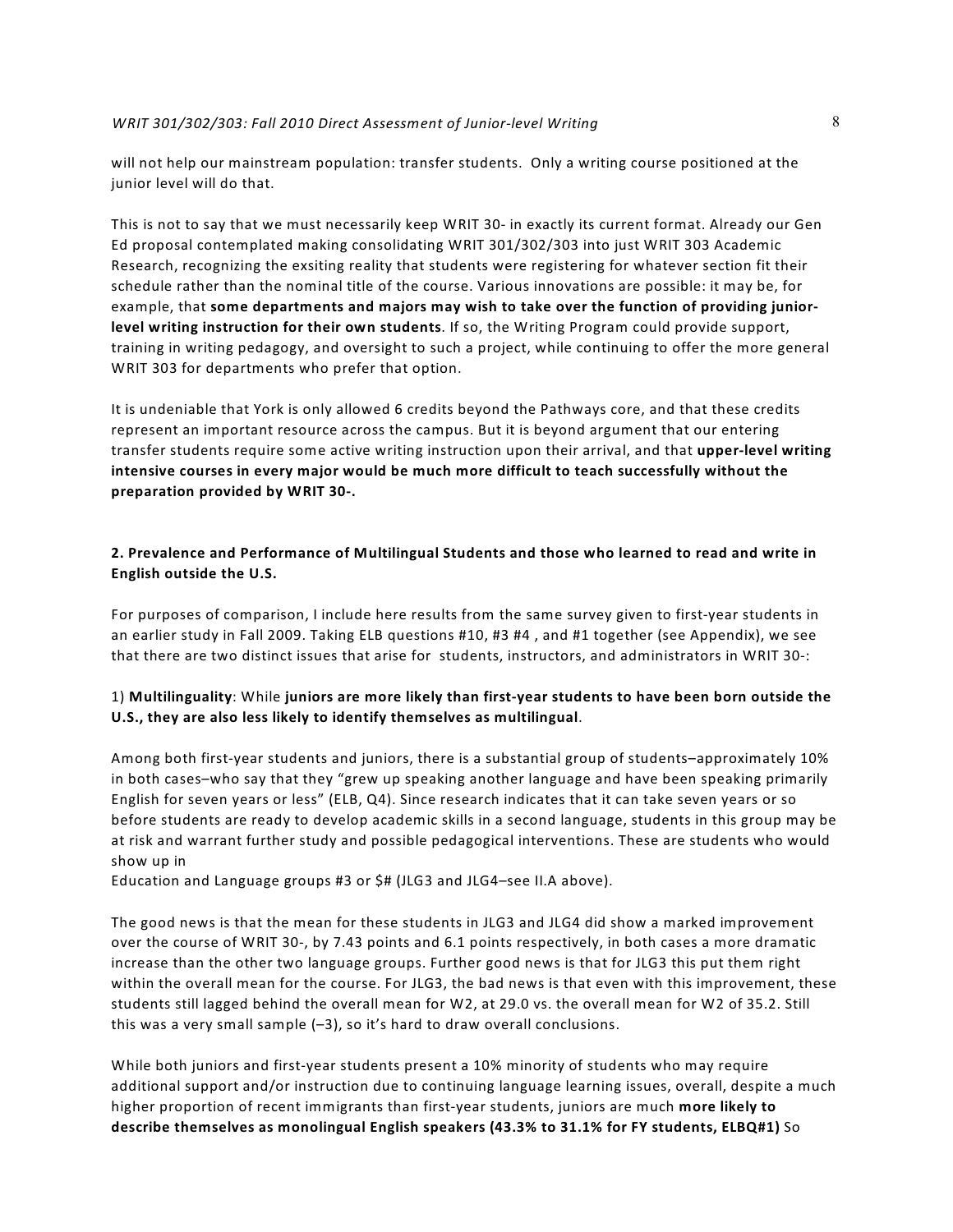## *WRIT 301/302/303: Fall 2010 Direct Assessment of Junior-level Writing* 9

there is much more going on here than issues relating to writing in a "second language." Thus while there are, as we have seen, serious "second language writing" issues for about 10% of the junior population, for a much larger proportion who are relatively recent immigrants, the issues are different, pointing to divisions **within** "English" rather than between English and another language. In order to explain this we need to look to students' educational history.

### 2) **Educational History**:

juniors were 17% more likely than first-year students to choose the following response to ELB#10: "I learned to read and write in English in an elementary school in an English-speaking country outside the U.S." 24.2% of juniors chose this response–a huge number. But the choice of this response raises more questions than it answers. Specifically, it leads us to ask:

a) How did the educational systems in which students studied define "learned to read and write"? How do these definitions continue to exert effects on students' writing, reading, and critical thinking practices today?

b) In the cultural context into which these students were born, what, exactly, is the meaning of "English"? How might these connotations–and students' later experiences with multiple "Englishes"–affect what they do when asked to complete a reading, writing, and critical thinking assignment in our classrooms?

a) **Educational systems:** How did the educational systems in which students studied define "learned to read and write"? How do these definitions continue to exert effects on students' writing, reading, and critical thinking practices today?

Compared to our first-year students, **juniors are much less likely, by 28.5%, to have learned to read and write in a U.S. elementary school; in fact less than half of them did**. Furthermore, another ELB Question reveals that

**18.6% of juniors did not attend a U.S. high school at all, and that an additional 14% attended a U.S. high school for less than 4 years.** (ELB#7)

While the U.S. elementary and secondary education system has well-documented shortcomings, students who come through it are nevertheless certainly inculcated with U.S. educational values and procedures. They are familiar with U.S. pedagogical methods, and have had at least some practice with common genres of classroom writing in U.S. educational culture.

Juniors are less likely than first-year students to have come up through the U.S. school system. **Juniors are much more likely to be immigrants than first-year students–though 1/3 of first-year students are immigrants–a high number in itself–among juniors it is 59%.** They are also much more likely than firstyear York students to be immigrants, and they are also more likely to identify as monolingual English speakers. Among juniors **the pattern of immigration is predominantly from English-speaking countries**  (ELBQ#2), including the Anglophone Carribean islands and mainland (especially Guyana, Jamaica, Trinidad), and also post-colonial Asian and African countries, where English is a main component of the educational system (such as India, Pakistan, Bangladesh, Nigeria, and the Philippines).

 In the context of cultural diversity, we may add that many of the countries mentioned above operate on pedagogical principles that are at least somewhat different from the U.S. norm, and at minimum will require a period of adjustment for our students whose primary and secondary education has taken place abroad. Some students will require more than just time, however; in cases where they come from an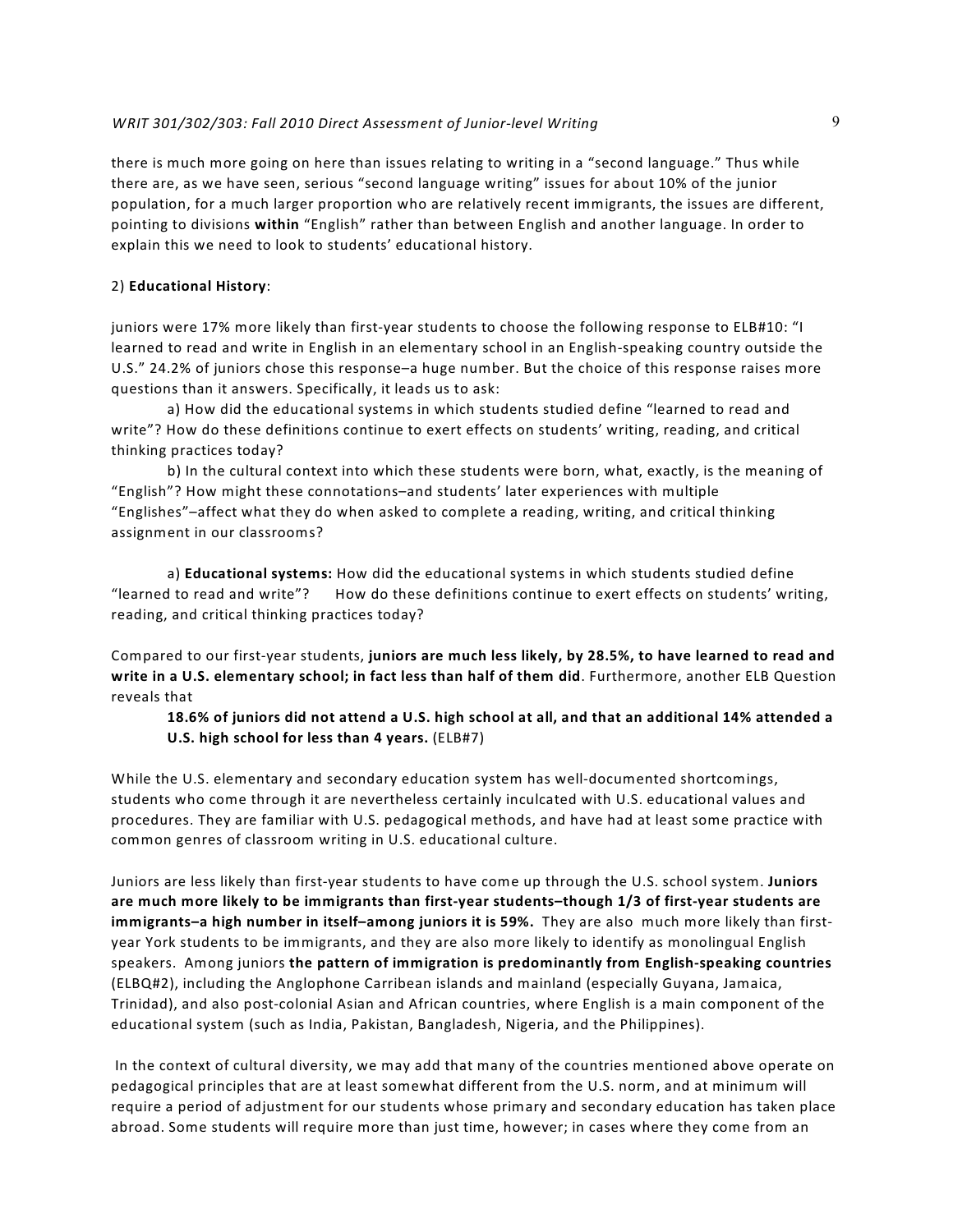educational system that has not fully prepared them for a higher education system such as ours which puts a premium of reading, writing, and critical thinking, we will have to think about how to develop better ways of supporting such students and helping them to succeed at York.

b) **Multiple Englishes**: In the cultural context into which these students were born, what, exactly, is the meaning of "English"? How might these connotations–and students' later experiences with multiple "Englishes"–affect what they do when asked to complete a reading, writing, and critical thinking assignment in our classrooms?

Researchers in the area of linguistic diversity are increasingly recognizing that a category such as "monolingual English speaker" is too broad to tell us everything that we need to know about a student's language use. As English becomes a global language, there are multiplying varieties of "English" around the world (in fact there always have been, we are just recognizing them now), and our students bring their various "Englishes" to their classroom experience at York.

Even within an immigrant's student's country of birth, the meaning of "English" may be far from unitary. The submerged issue here is often one of class and/or of cultural identity. In Nigeria, for example, being a "first-language English speaker" is a marker of membership in an urban elite, while various "pidgen" varieties signify provinciality and/or lower class status. In Jamaica, to take another example, the educational system promotes a standardized "Jamaican English," though for many students their native dialect is Jamaican "Creole" (or "Patois"), which is often stigmatized within the educational system. When students from any of these complex "English-speaking" backgrounds come to the U.S. and then to York, they may find differences in language use that range from the relatively straightforward (e.g. U.S. rather than British spellings) to more complex differences in diction or intonation, to larger issues involving rhetorical structures and genres. Furthermore, they may encounter in U.S. instructors subtle variations in attitudes that may range from annoying (e.g. frequently being called upon to repeat what they say in class due to pronunciation differences) to insidious (e.g. instructors' usually unconscious assumptions that difference implies deficit). U.S. instructors of good will may find that they accidentally press psychic buttons from a student's early experience and cultural training, triggering responses stemming from previous stigmatization or class differentiation.

So a student's identification as a "native English speaker" and even a "monolingual English speaker" does not necessarily signify that there are no "language issues" to be dealt with in the college writing classroom. Exactly where these linguistic minefields are to be found is a matter for further research into the experience of our student population, which can lay the groundwork for developing better methods of instruction and support which take these complex linguistic identities, even within "English," into account.

### **Acknowledgments**

 Thank you to participating classroom faculty who served as first and second readers of both writing samples: Alexander Alms, Nathan Austin, Jonathan Hall, Christine Hamm, Phebe Kirkham, Dylan Parry. Thanks to the members of the Student Learning Subcommittee of the York College Outcomes Assessment Committee for their ideas and observations. And thanks to the students of WRIT 301/302/303 who voluntarily filled out the Education and Language Background Survey and the Reading and Writing Survey.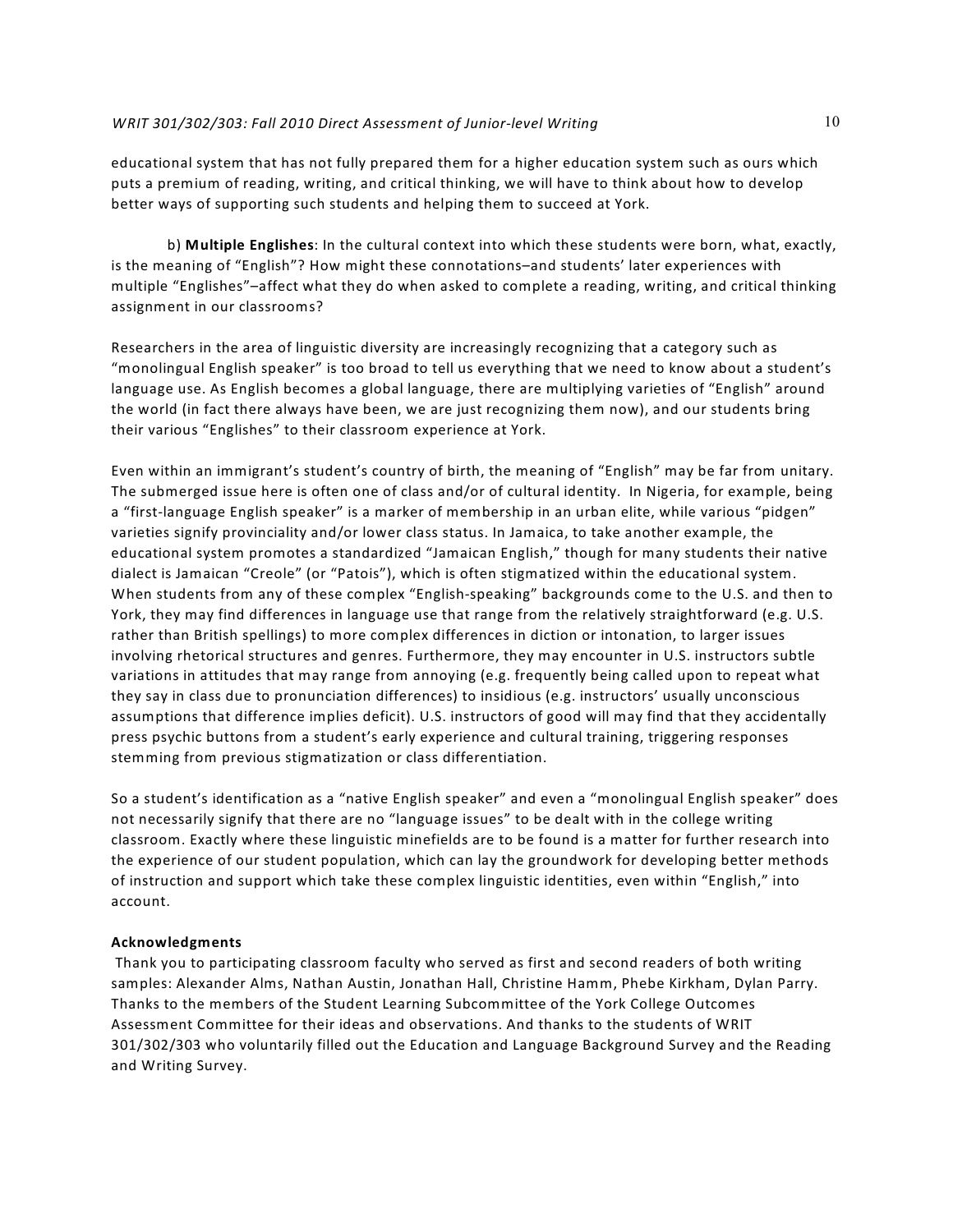| %    | 18TRANSFER-Transfer status                                                                   |
|------|----------------------------------------------------------------------------------------------|
| 34   | York is the only college I have attended.                                                    |
| 3.1  | I completed less than ten credits at another college before enrolling at York.               |
| 16.5 | I completed more than ten credits but less than sixty credits before<br>transferring to York |
| 35.1 | I completed an Associates degree at a community college before coming to<br>York             |
| 11.3 | I completed more than sixty credits at another college before transferring to<br>York        |
| 100  | Total ELB 18 18TRANSFER                                                                      |

|  |  |  |  | Appendix A Selected Questions and Results from the Education and Language Background Survey |  |
|--|--|--|--|---------------------------------------------------------------------------------------------|--|
|--|--|--|--|---------------------------------------------------------------------------------------------|--|

| 10RWLNENGL   | 1st yr % | Junior | Which statement best describes how you learned to             | Jun -  |
|--------------|----------|--------|---------------------------------------------------------------|--------|
|              |          | %      | READ and WRITE in English?                                    | 1st yr |
| $\mathbf{1}$ | 74.8     | 46.3   | I learned to read and write in English in a United States     | $-29$  |
|              |          |        | elementary school.                                            |        |
| 2            | 7.2      | 24.2   | I learned to read and write in English in an elementary       | 17     |
|              |          |        | school in an English-speaking country outside the U.S.        |        |
| 3            | 6.3      | 10.5   | I studied English fairly seriously in another country         | 4.2    |
|              |          |        | before coming to the U.S. and I was a proficient reader       |        |
|              |          |        | and writer of English when I arrived.                         |        |
| 4            | 10.8     | 11.6   | I studied some English in another country before coming       | 0.8    |
|              |          |        | to the U.S., but I would not describe myself as a             |        |
|              |          |        | proficient English reader and writer at that time.            |        |
| 5            | 0.9      | 7.4    | I did not study English until I arrived in the U.S. after the | 6.5    |
|              |          |        | age of 12.                                                    |        |
| Total        | 100%     | 100%   | <b>ELB Question 10</b>                                        |        |
|              |          |        |                                                               |        |

| 07HIGHSCHO     | 1st yr % | Junior% |
|----------------|----------|---------|
| 1              | 87.8     | 67      |
| $\overline{2}$ | 5        | 5.2     |
| 3              | 0.9      | 6.2     |
| 4              | 0.9      | 3.1     |
| 5              | 5.4      | 18.6    |
| Total          | 100%     | 100%    |

For my high school education (or equivalent)...

| 1              | 87.8 | 67   | attended a U.S. high school for four years. | $-20.8$ |
|----------------|------|------|---------------------------------------------|---------|
| $\overline{2}$ |      | 5.2  | attended a U.S. high school for three years | 0.2     |
| 3              | 0.9  | 6.2  | attended a U.S. high school for two years   | 5.3     |
| 4              | 0.9  | 3.1  | attended a U.S. high school for one year.   | 2.2     |
| 5              | 5.4  | 18.6 | did not attend a U.S. high school.          | 13.2    |

ELB Question 7